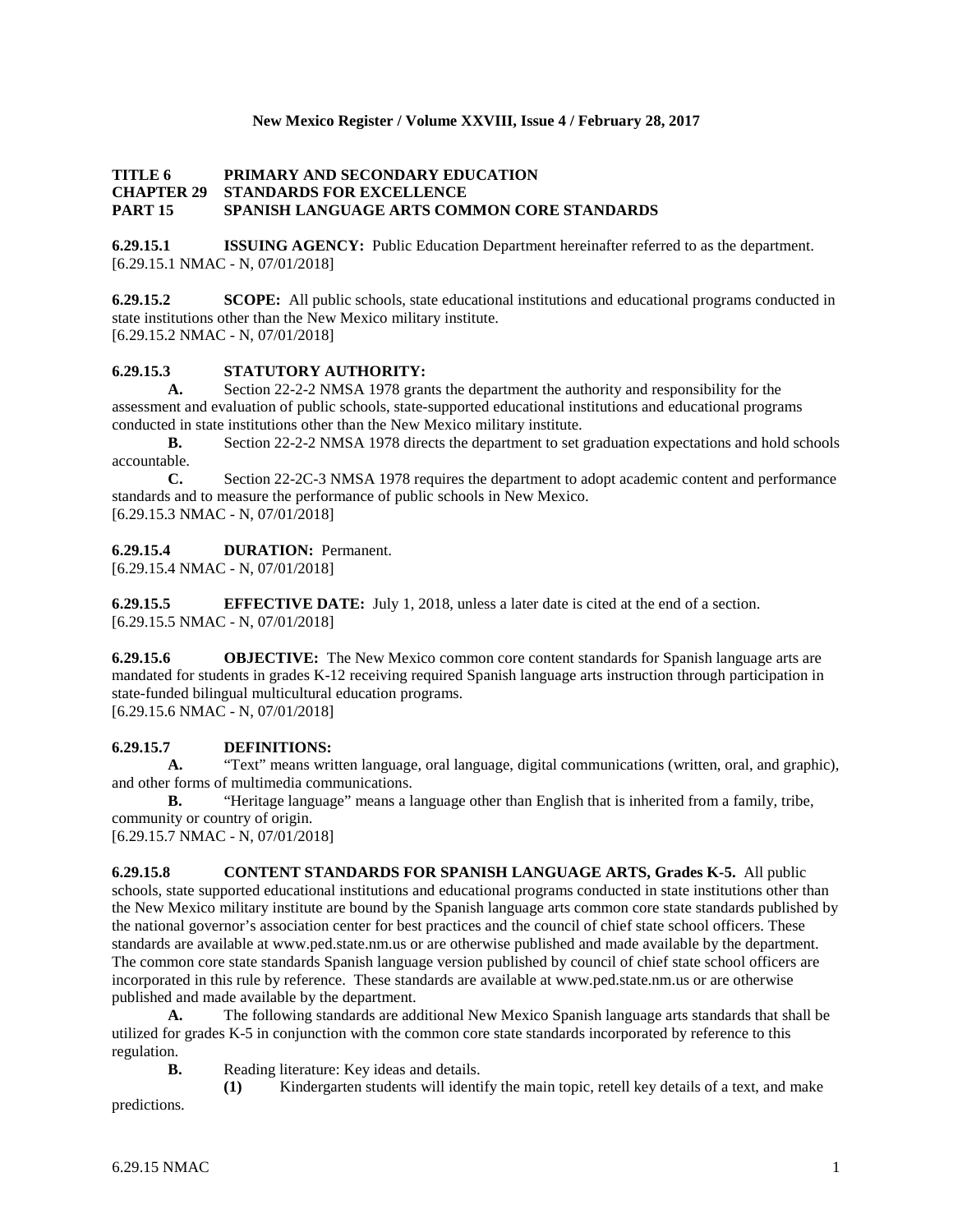|                                                                                                                                 | (2) | (a)<br>(b)   | Grade 1 students will:<br>identify the main topic, retell key details of a text, and make predictions;<br>identify characters and simple story lines from selected myths and stories from |
|---------------------------------------------------------------------------------------------------------------------------------|-----|--------------|-------------------------------------------------------------------------------------------------------------------------------------------------------------------------------------------|
| around the world.                                                                                                               |     |              |                                                                                                                                                                                           |
|                                                                                                                                 | (3) |              | Grade 2 students will:                                                                                                                                                                    |
|                                                                                                                                 |     | (a)          | identify the main topic, retell key details of a text, and make predictions;                                                                                                              |
|                                                                                                                                 |     | (b)          | use literature and media to develop an understanding of people, cultures, and                                                                                                             |
| societies to explore self-identity.                                                                                             |     |              |                                                                                                                                                                                           |
|                                                                                                                                 | (4) |              | Grade 3 students will:                                                                                                                                                                    |
|                                                                                                                                 |     | (a)          | ask and answer questions and make predictions to demonstrate understanding of                                                                                                             |
| a text;                                                                                                                         |     |              |                                                                                                                                                                                           |
|                                                                                                                                 |     | (b)          | develop an understanding of people, cultures, and societies and explore self-                                                                                                             |
| identity through literature, media, and oral tradition;                                                                         |     |              |                                                                                                                                                                                           |
|                                                                                                                                 |     | (c)          | understand that oral tribal history is not a myth, fable, or folktale, but a historical                                                                                                   |
| perspective.                                                                                                                    |     |              |                                                                                                                                                                                           |
|                                                                                                                                 | (5) |              | Grade 4 students will:                                                                                                                                                                    |
|                                                                                                                                 |     | (a)          | develop an understanding of people, cultures, and societies and explore self-                                                                                                             |
| identity through literature, media, and oral tradition;                                                                         |     |              |                                                                                                                                                                                           |
|                                                                                                                                 |     | ( <b>b</b> ) | understand that oral tribal history is not a myth, fable, or folktale, but a historical                                                                                                   |
| perspective.                                                                                                                    |     |              |                                                                                                                                                                                           |
|                                                                                                                                 | (6) |              | Grade 5 students will:                                                                                                                                                                    |
|                                                                                                                                 |     | (a)          | develop an understanding of people, cultures, and societies and explore self-                                                                                                             |
| identity through literature, media, and oral tradition;                                                                         |     |              |                                                                                                                                                                                           |
|                                                                                                                                 |     | (b)          | understand that oral tribal history is not a myth, fable, or folktale, but a historical                                                                                                   |
| perspective.                                                                                                                    |     |              |                                                                                                                                                                                           |
| $\mathbf{C}$ .                                                                                                                  |     |              | Reading literature: Craft and structure. Grade 1 students will recognize repetition and predict                                                                                           |
| repeated phrases.                                                                                                               |     |              |                                                                                                                                                                                           |
| D.                                                                                                                              |     |              |                                                                                                                                                                                           |
| Reading literature: Integration of knowledge and ideas. Grade 1 students will relate prior<br>knowledge to textual information. |     |              |                                                                                                                                                                                           |
| Е.                                                                                                                              |     |              | Writing standards: Production and distribution of writing.                                                                                                                                |
|                                                                                                                                 |     |              | Kindergarten students will apply digital tools to gather, evaluate, and use information.                                                                                                  |
|                                                                                                                                 | (1) |              |                                                                                                                                                                                           |
|                                                                                                                                 | (2) |              | Grade 1 students will apply digital tools to gather, evaluate, and use information.<br>Grade 2 students will:                                                                             |
|                                                                                                                                 | (3) |              | apply digital tools to gather, evaluate, and use information;                                                                                                                             |
|                                                                                                                                 |     | (a)<br>(b)   | use digital media and environments to communicate and work collaboratively.                                                                                                               |
| F.                                                                                                                              |     |              |                                                                                                                                                                                           |
|                                                                                                                                 |     |              | Writing standards: Text type and purposes. In grades 3, 4, and 5 students will use digital media                                                                                          |
|                                                                                                                                 |     |              | environments to communicate and work collaboratively, including at a distance, to support individual learning and                                                                         |
| to contribute to the learning of others.<br>Writing standards: Research to build and present knowledge.                         |     |              |                                                                                                                                                                                           |
| G.                                                                                                                              |     |              |                                                                                                                                                                                           |
|                                                                                                                                 | (1) |              | Grade 3 students will:                                                                                                                                                                    |
|                                                                                                                                 |     | (a)          | gather relevant information from multiple sources, including oral knowledge;                                                                                                              |
|                                                                                                                                 |     | (b)          | apply digital tools to gather, evaluate, and use information.                                                                                                                             |
|                                                                                                                                 | (2) |              | Grade 4 students will:                                                                                                                                                                    |
|                                                                                                                                 |     | (a)          | gather relevant information from multiple sources, including oral knowledge;                                                                                                              |
|                                                                                                                                 |     | (b)          | apply digital tools to gather, evaluate, and use information;                                                                                                                             |
|                                                                                                                                 |     | (c)          | demonstrate creative thinking, construct knowledge, and develop innovative                                                                                                                |
| products and processes using technology.                                                                                        |     |              |                                                                                                                                                                                           |
|                                                                                                                                 | (3) |              | Grade 5 students will:                                                                                                                                                                    |
|                                                                                                                                 |     | <b>(a)</b>   | gather relevant information from multiple sources, including oral knowledge;                                                                                                              |
|                                                                                                                                 |     | (b)          | apply digital tools to gather, evaluate, and use information;                                                                                                                             |
|                                                                                                                                 |     | (c)          | demonstrate creative thinking, construct knowledge, and develop innovative                                                                                                                |
| products and processes using technology.                                                                                        |     |              |                                                                                                                                                                                           |
| Н.                                                                                                                              |     |              | Speaking and listening standards: Presentation of knowledge and ideas.                                                                                                                    |
|                                                                                                                                 | (1) |              | Kindergarten students will:                                                                                                                                                               |
|                                                                                                                                 |     | (a)          | demonstrate familiarity with stories and activities related to various ethnic                                                                                                             |
| groups and countries;                                                                                                           |     |              |                                                                                                                                                                                           |
|                                                                                                                                 |     |              |                                                                                                                                                                                           |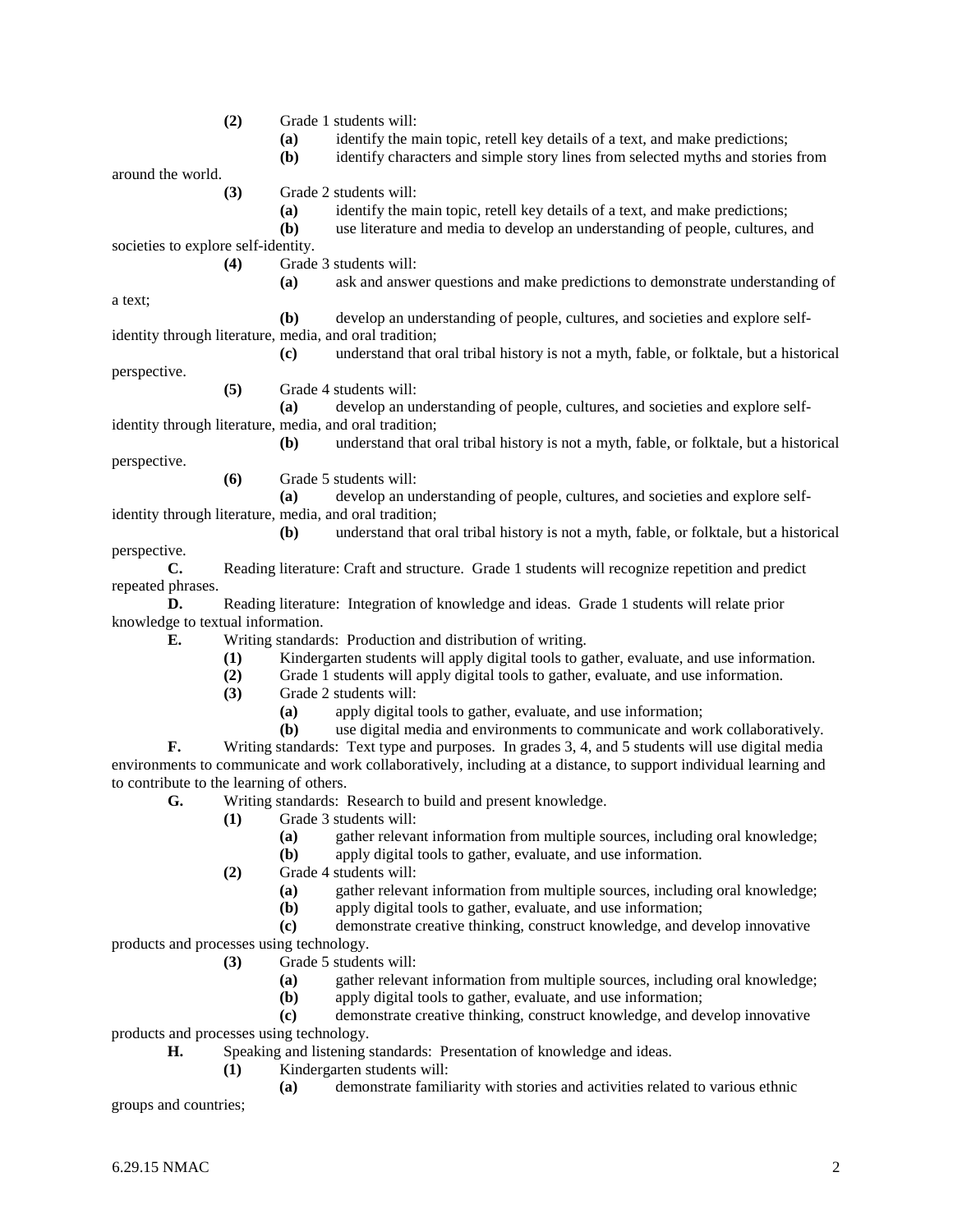graphic instructions.

**(b)** with prompting and support: role play; make predictions; and follow oral and

**(2)** Grade 1 students will:

- **(a)** describe events related to the students' experiences, nations, and cultures;
	- **(b)** follow simple written and oral instructions.
- **(3)** Grade 2 students will describe events related to the students' experiences, nations, and

cultures.

**(4)** Grade 3, 4, and 5 students will:

- **(a)** understand the influence of English in heritage language speech patterns;
- **(b)** orally compare and contrast accounts of the same event and text;
- **(c)** demonstrate appropriate listening skills for understanding and cooperation

within a variety of cultural settings.

**I.** Language standards: Conventions of standard Spanish. Students in grades K, 1, and 2 will use letter formation, lines, and spaces to create a readable document.

[6.29.15.8 NMAC - N, 07/01/2018]

**6.29.15.9 CONTENT STANDARDS FOR SPANISH LANGUAGE ARTS, Grades 6-8:** All public schools, state supported educational institutions and educational programs conducted in state institutions other than the New Mexico military institute are bound by the Spanish language arts common core state standards published by the national governors association center for best practices and the council of chief state school officers. The standards are available at www.ped.state.nm.us or are otherwise published and made available by the department. The common core state standards Spanish language version published by council of chief state school officers are incorporated in this rule by reference. These standards are available at www.ped.state.nm.us or are otherwise published and made available by the department.

**A.** The following standards are additional New Mexico standards that shall be utilized in conjunction with the common core state standards incorporated by reference in this regulation.

**B.** Reading literature: Key ideas and details.

**(1)** Grade 6 students will:

**(a)** analyze how a cultural work of literature, including oral tradition, draws on themes, patterns of events, or character types, and how the differing structure of the text contributes to society, past or present;

**(b)** analyze Hispanic and Native American texts by showing how they reflect the heritage, traditions, attitudes, and beliefs of the authors and how they apply to society;

**(c)** compare a cultural value as portrayed in literature with a personal belief or

value.

**(2)** Grade 7 students will:

**(a)** analyze how a cultural work of literature, including oral tradition, draws on themes, patterns of events, or character types, and how the differing structures of the text contribute to society, past or present;

**(b)** analyze Hispanic and Native American texts by showing how they reflect the heritage, traditions, attitudes, and beliefs of the authors and how they apply to society;

**(c)** use oral and written texts from various cultures as evidence cited to support or negate understanding of a cultural value.

**(3)** Grade 8 students will:

**(a)** analyze how a cultural work of literature, including oral tradition, draws on themes, patterns of events, or character types, and how the differing structure of the text contributes to society, past or present;

**(b)** analyze Hispanic and Native American texts by showing how they reflect the heritage, traditions, attitudes, and beliefs of the authors and how they apply to society;

**(c)** use oral and written texts from various cultures as evidence cited to support or negate reader inference of a cultural value.

**C.** Reading literature: Range of reading and level of text complexity. Grade 8 students will, by the end of the school year, independently and proficiently read and comprehend significant works of  $18<sup>th</sup>$ ,  $19<sup>th</sup>$ , and  $20<sup>th</sup>$ century literature including stories, dramas, and poems.

**D.** Reading standards for informational text: Integration of knowledge and ideas. Students in grades 6, 7, and 8 will: